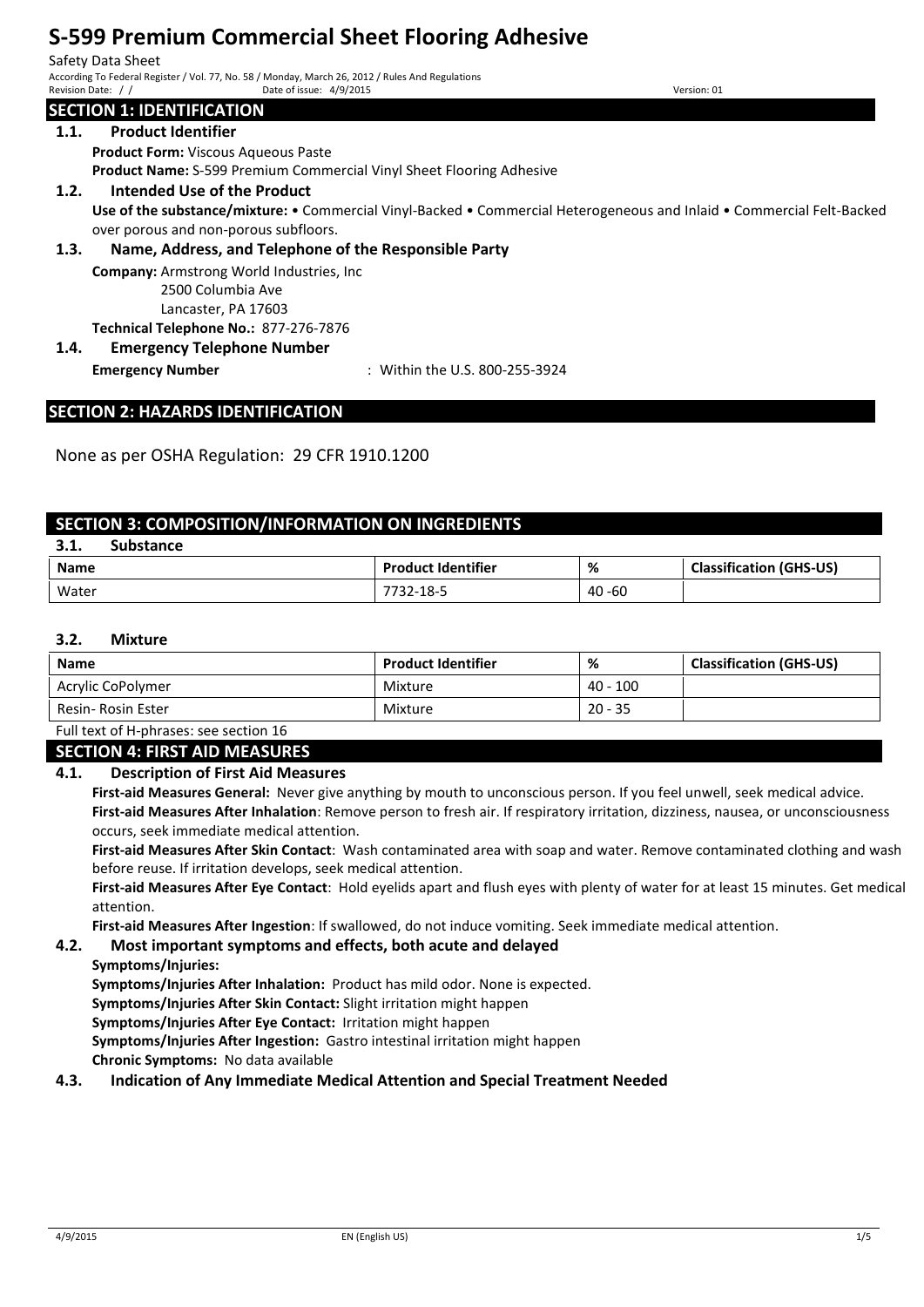#### Safety Data Sheet

According to Federal Register / Vol. 77, No. 58 / Monday, March 26, 2012 / Rules and Regulations

# **SECTION 5: FIRE-FIGHTING MEASURES**

## **5.1. Extinguishing Media**

**Suitable Extinguishing Media:** None required. Product is a water based material. Product will burn in a dry state. If needed use foam, dry powder, carbon dioxide, water spray, sand.

**Unsuitable Extinguishing Media:** Do not use heavy water stream.

## **5.2. Special Hazards Arising From the Substance or Mixture**

**Fire Hazard: None Explosion Hazard: None Reactivity: Not reactive**

# **5.3. Advice for Firefighters**

**Precautionary Measures Fire:** Product is water based material. Will not ignite in the presence of fire. Product will burn on a dry state.

**Firefighting Instructions:** Use water spray or fog for cooling exposed containers. Exercise caution when fighting any chemical fire. Avoid fire-fighting water to enter environment.

**Protection During Firefighting:** For fires in enclosed areas, wear self-contained breathing apparatus. Do not inhale combustion gases.

#### **Other Information:**

## **SECTION 6: ACCIDENTAL RELEASE MEASURES**

### **6.1. Personal Precautions, Protective Equipment and Emergency Procedures**

**General Measures**: Always wear chemical resistant gloves, safety glasses, apron and boots if necessary to prevent contact.

### **6.1.1. For Non-emergency Personnel**

**Protective Equipment:** Always wear chemical resistant gloves, safety glasses, apron and boots if necessary to prevent contact. **Emergency Procedures:** Evacuate unnecessary personnel.

#### **6.1.2. For Emergency Responders**

**Protective Equipment:** Always wear chemical resistant gloves, safety glasses, apron and boots if necessary to prevent contact. **Emergency Procedures:** Ventilate the area

### **6.2. Environmental Precautions**

### **6.3. Methods and Material for Containment and Cleaning Up**

**For Containment:** Prevent entry to sewers and public waters. Notify authorities if liquid enters sewers or public waters. **Methods for Cleaning Up:** Remove material and scrape residue from the area and contain in approved containers for proper disposal.

## **6.4. Reference to Other Sections**

# **SECTION 7: HANDLING AND STORAGE**

## **7.1. Precautions for Safe Handling**

**Additional Hazards When Processed:** Avoid contact with eyes. Avoid repeated contact with skin. Avoid breathing of vapors, if any.

**Hygiene Measures:** Always wash skin after contact. Wash clothing before re-sue.

#### **7.2. Conditions for Safe Storage, Including Any Incompatibilities**

#### **Technical Measures:** Product is stable

**Storage Conditions:** Store adhesives in a well ventilated area.

**Incompatible Products:** strong bases and strong acids.

```
Storage Temperature: 65 degrees F – 95 degrees F
```
#### **7.3. Specific End Use(s) Adhesive for the installation of vinyl backed flooring.**

# **SECTION 8: EXPOSURE CONTROLS/PERSONAL PROTECTION**

## **8.1. Control Parameters**

#### **8.2. Exposure Controls**

| <b>Appropriate Engineering Controls</b>  | : Use local exhaust. Do not use closed air-circulating. Open windows and doors if |
|------------------------------------------|-----------------------------------------------------------------------------------|
| <b>Personal Protective Equipment</b>     | necessary.<br>: Avoid all unnecessary exposure                                    |
| <b>Materials for Protective Clothing</b> | : Non porous material                                                             |
| <b>Hand Protection</b>                   | : Wear chemical resistant gloves                                                  |
| <b>Eve Protection</b>                    | : Chemical goggles or safety glasses                                              |
| <b>Skin and Body Protection</b>          | : Use clothing to prevent skin and body contact                                   |
| <b>Respiratory Protection</b>            | : Not necessary. NIOSH respirator if needed                                       |
| <b>Environmental Exposure Controls</b>   | : None needed                                                                     |
| <b>Consumer Exposure Controls</b>        | : Maintain proper ventilation, use protective equipment.                          |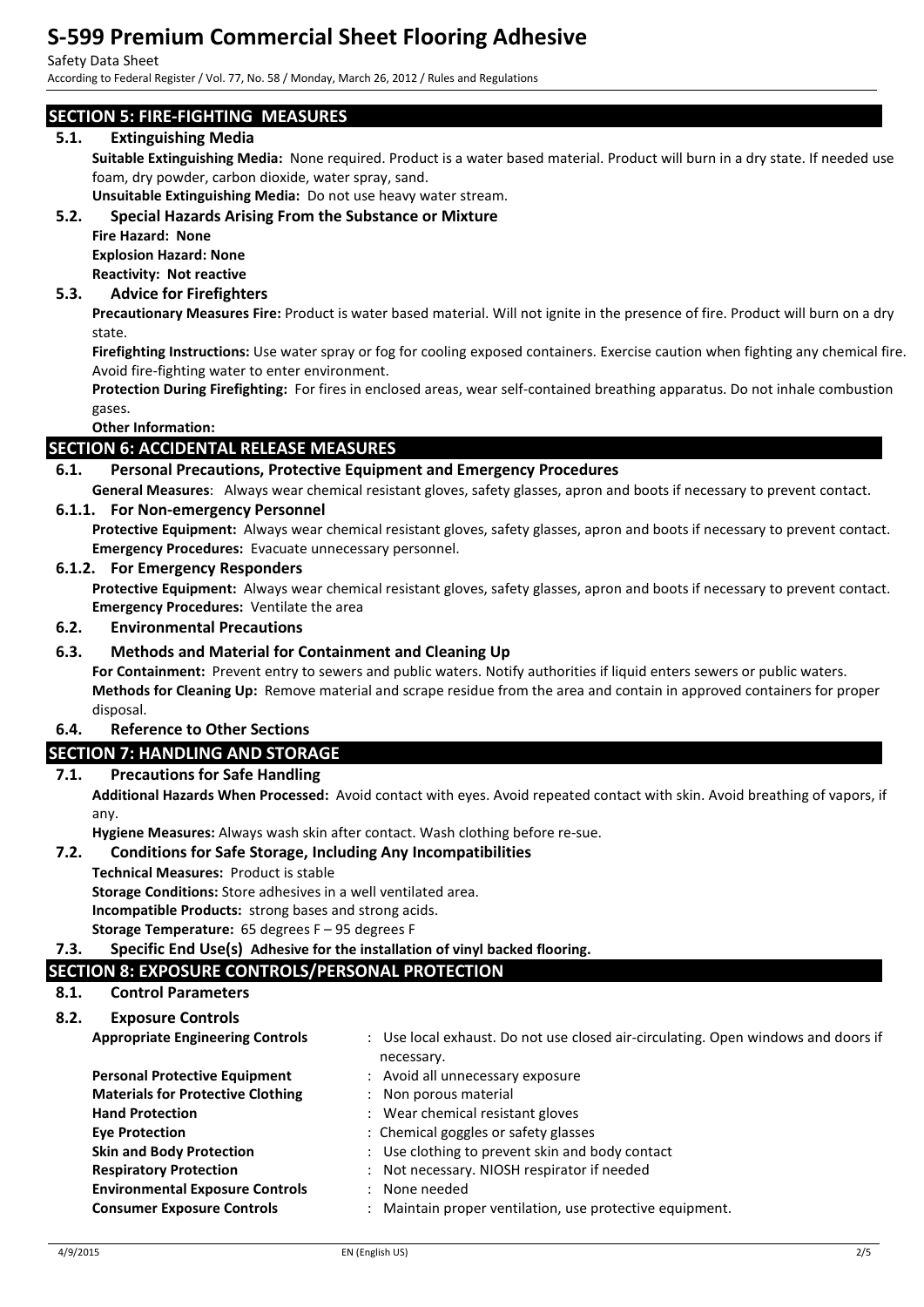Safety Data Sheet

|       | According to Federal Register / Vol. 77, No. 58 / Monday, March 26, 2012 / Rules and Regulations  |                                          |  |  |
|-------|---------------------------------------------------------------------------------------------------|------------------------------------------|--|--|
|       | <b>SECTION 9: PHYSICAL AND CHEMICAL PROPERTIES</b>                                                |                                          |  |  |
| 9.1.  | <b>Information on Basic Physical and Chemical Properties</b>                                      |                                          |  |  |
|       | <b>Physical State</b>                                                                             | Viscous liquid material                  |  |  |
|       | Appearance                                                                                        | Light yellow paste                       |  |  |
|       | Odor                                                                                              | mild<br>$\ddot{\phantom{a}}$             |  |  |
|       | <b>Odor Threshold</b>                                                                             | no data available                        |  |  |
|       | pH                                                                                                | $9 - 9.5$                                |  |  |
|       | <b>Evaporation Rate</b>                                                                           | low                                      |  |  |
|       | <b>Melting Point</b>                                                                              | not applicable                           |  |  |
|       | <b>Freezing Point</b>                                                                             | relatively same as water                 |  |  |
|       | <b>Boiling Point</b>                                                                              | relatively same as water                 |  |  |
|       | <b>Flash Point</b>                                                                                | none                                     |  |  |
|       | <b>Auto-ignition Temperature</b>                                                                  | not applicable<br>not known              |  |  |
|       | <b>Decomposition Temperature</b><br>Flammability (solid, gas)                                     | not flammable but will burn in dry state |  |  |
|       | <b>Vapor Pressure</b>                                                                             | : Same as water                          |  |  |
|       | Relative Vapor Density at 20 °C                                                                   | Same as water                            |  |  |
|       | <b>Relative Density</b>                                                                           | $7.75 - 8.25$ lbs per gallon             |  |  |
|       | <b>Specific Gravity</b>                                                                           | $0.93 - 0.99$ g/cc                       |  |  |
|       | Specific gravity / density                                                                        | 0.96 g/cc, 8.0 lbs per gallon            |  |  |
|       | <b>Solubility</b>                                                                                 | Miscible in water                        |  |  |
|       | <b>Partition Coefficient: N-Octanol/Water</b>                                                     | Data not available                       |  |  |
|       | <b>Viscosity</b>                                                                                  | $50,000 - 62500$ cps                     |  |  |
|       | <b>Lower Flammable Limit</b>                                                                      | Not applicable                           |  |  |
|       | <b>Upper Flammable Limit</b>                                                                      | : Not applicable                         |  |  |
| 9.2.  | <b>Other Information</b>                                                                          |                                          |  |  |
|       | <b>VOC content</b>                                                                                | : $14 g/L$                               |  |  |
|       | <b>SECTION 10: STABILITY AND REACTIVITY</b>                                                       |                                          |  |  |
| 10.1. | Reactivity: stable                                                                                |                                          |  |  |
| 10.2. | <b>Chemical Stability: stable</b>                                                                 |                                          |  |  |
| 10.3. | Possibility of Hazardous Reactions: none                                                          |                                          |  |  |
| 10.4. | Conditions to Avoid: extreme temperature conditions. Keep from freezing.                          |                                          |  |  |
| 10.5. | Incompatible Materials: strong acids and bases                                                    |                                          |  |  |
| 10.6. | Hazardous Decomposition Products: oxides of carbon and other unknown organic compound structures. |                                          |  |  |
|       | <b>SECTION 11: TOXICOLOGICAL INFORMATION</b>                                                      |                                          |  |  |
| 11.1. | <b>Information On Toxicological Effects</b>                                                       |                                          |  |  |
|       | Acute Toxicity: not known                                                                         |                                          |  |  |
|       | Skin Corrosion/Irritation: not classified, pH                                                     |                                          |  |  |
|       | Serious Eye Damage/Irritation: not classified, pH                                                 |                                          |  |  |
|       | Respiratory or Skin Sensitization: not classified                                                 |                                          |  |  |
|       | Germ Cell Mutagenicity: not considered as mutagen                                                 |                                          |  |  |
|       | Carcinogenicity: not considered as carcinogen                                                     |                                          |  |  |
|       | Reproductive Toxicity: not considered as reproductive toxin                                       |                                          |  |  |
|       | Specific Target Organ Toxicity (Single Exposure): none                                            |                                          |  |  |
|       | Specific Target Organ Toxicity (Repeated Exposure): none                                          |                                          |  |  |
|       | Aspiration Hazard: none if product is handled / used where it is intended.                        |                                          |  |  |
|       | Symptoms/Injuries After Inhalation: might cause headache, nausea                                  |                                          |  |  |
|       | Symptoms/Injuries After Skin Contact: might cause slight irritation                               |                                          |  |  |
|       | Symptoms/Injuries After Eye Contact: might cause irritation                                       |                                          |  |  |
|       | Symptoms/Injuries After Ingestion: might cause gastro intestinal disorders                        |                                          |  |  |
|       |                                                                                                   |                                          |  |  |
|       |                                                                                                   |                                          |  |  |
|       |                                                                                                   |                                          |  |  |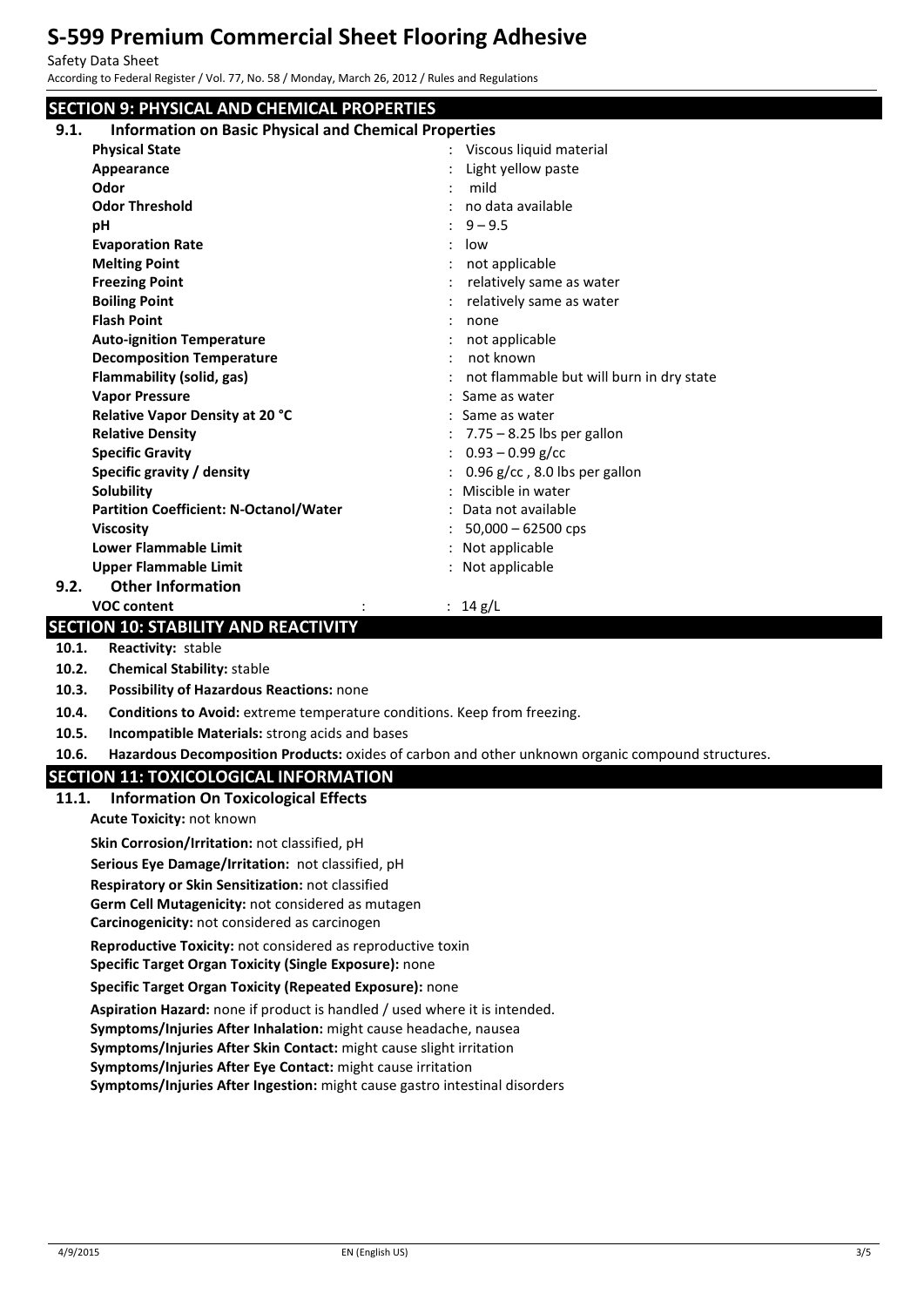#### Safety Data Sheet

According to Federal Register / Vol. 77, No. 58 / Monday, March 26, 2012 / Rules and Regulations

#### **Chronic Symptoms:** none known

| <b>SECTION 12: ECOLOGICAL INFORMATION</b>                     |                                                                                                                           |  |  |
|---------------------------------------------------------------|---------------------------------------------------------------------------------------------------------------------------|--|--|
| 12.1.                                                         | Toxicity: No data available. Prevent entry into waterways                                                                 |  |  |
| 12.2.                                                         | Persistence and Degradability: Material is organic                                                                        |  |  |
| <b>Persistence and Degradability</b>                          |                                                                                                                           |  |  |
| <b>Bioaccumulative Potential</b><br>12.3.                     |                                                                                                                           |  |  |
| No data available                                             |                                                                                                                           |  |  |
| 12.4.<br><b>Mobility in Soil</b>                              |                                                                                                                           |  |  |
|                                                               | Not applicable - Material is viscous liquid material (soft solid)                                                         |  |  |
| <b>Other Adverse Effects</b><br>12.5.                         |                                                                                                                           |  |  |
| not known                                                     |                                                                                                                           |  |  |
| <b>Other Information</b>                                      |                                                                                                                           |  |  |
| <b>SECTION 13: DISPOSAL CONSIDERATIONS</b>                    |                                                                                                                           |  |  |
| <b>Waste treatment methods</b><br>13.1.                       |                                                                                                                           |  |  |
|                                                               | Sewage Disposal Recommendations: Avoid release to the environment                                                         |  |  |
|                                                               | Waste Disposal Recommendations: Dispose in a safe manner in accordance to local/national regulations. Dispose contents to |  |  |
| approved DOT containers.                                      |                                                                                                                           |  |  |
| <b>Additional Information:</b>                                |                                                                                                                           |  |  |
| <b>SECTION 14: TRANSPORT INFORMATION</b>                      |                                                                                                                           |  |  |
| 14.1. In Accordance with DOT                                  |                                                                                                                           |  |  |
| <b>Proper Shipping Name</b>                                   | : Not regulated                                                                                                           |  |  |
| <b>Hazard Class</b>                                           |                                                                                                                           |  |  |
| <b>Identification Number</b>                                  |                                                                                                                           |  |  |
| <b>Label Codes</b>                                            |                                                                                                                           |  |  |
| <b>Packing Group</b>                                          |                                                                                                                           |  |  |
| <b>ERG Number</b>                                             |                                                                                                                           |  |  |
| 14.2. In Accordance with IMDG (not transported via waterways) |                                                                                                                           |  |  |
| <b>Proper Shipping Name</b>                                   | : IMDG Applicability Not Determined as this material is not currently shipped via ocean vessel                            |  |  |
| <b>Hazard Class</b>                                           |                                                                                                                           |  |  |
| <b>Identification Number</b>                                  |                                                                                                                           |  |  |
| <b>Packing Group</b>                                          |                                                                                                                           |  |  |
| <b>Label Codes</b>                                            |                                                                                                                           |  |  |
| EmS-No. (Fire)                                                |                                                                                                                           |  |  |
| EmS-No. (Spillage)                                            |                                                                                                                           |  |  |
| <b>MFAG Number</b>                                            |                                                                                                                           |  |  |
| 14.3. In Accordance with IATA                                 | (not transported via air)                                                                                                 |  |  |
| <b>Proper Shipping Name</b>                                   | : IATA Applicability Not Determined as this material is not currently shipped via aircraft                                |  |  |
| <b>Packing Group</b>                                          |                                                                                                                           |  |  |
| <b>Identification Number</b>                                  |                                                                                                                           |  |  |
| <b>Hazard Class</b>                                           |                                                                                                                           |  |  |
| <b>Label Codes</b>                                            |                                                                                                                           |  |  |
| <b>ERG Code (IATA)</b>                                        |                                                                                                                           |  |  |
| <b>SECTION 15: REGULATORY INFORMATION</b>                     |                                                                                                                           |  |  |
| 15.1 <b>IIC Endaral Poquintions</b>                           |                                                                                                                           |  |  |

## **15.1 US Federal Regulations**

All Components of this product are either listed or exempt in the EPA TSCA list EPA SARA Title III Section 313: None

SARA Title III Section 312 Hazard Class: None

OSHA Hazard Communication Standard (29 CFR1910.1200) Hazard Class(es): None

CA Proposition 65 This product contain trace chemical(s) known to the state of CA to cause cancer and / or reproductive harm.